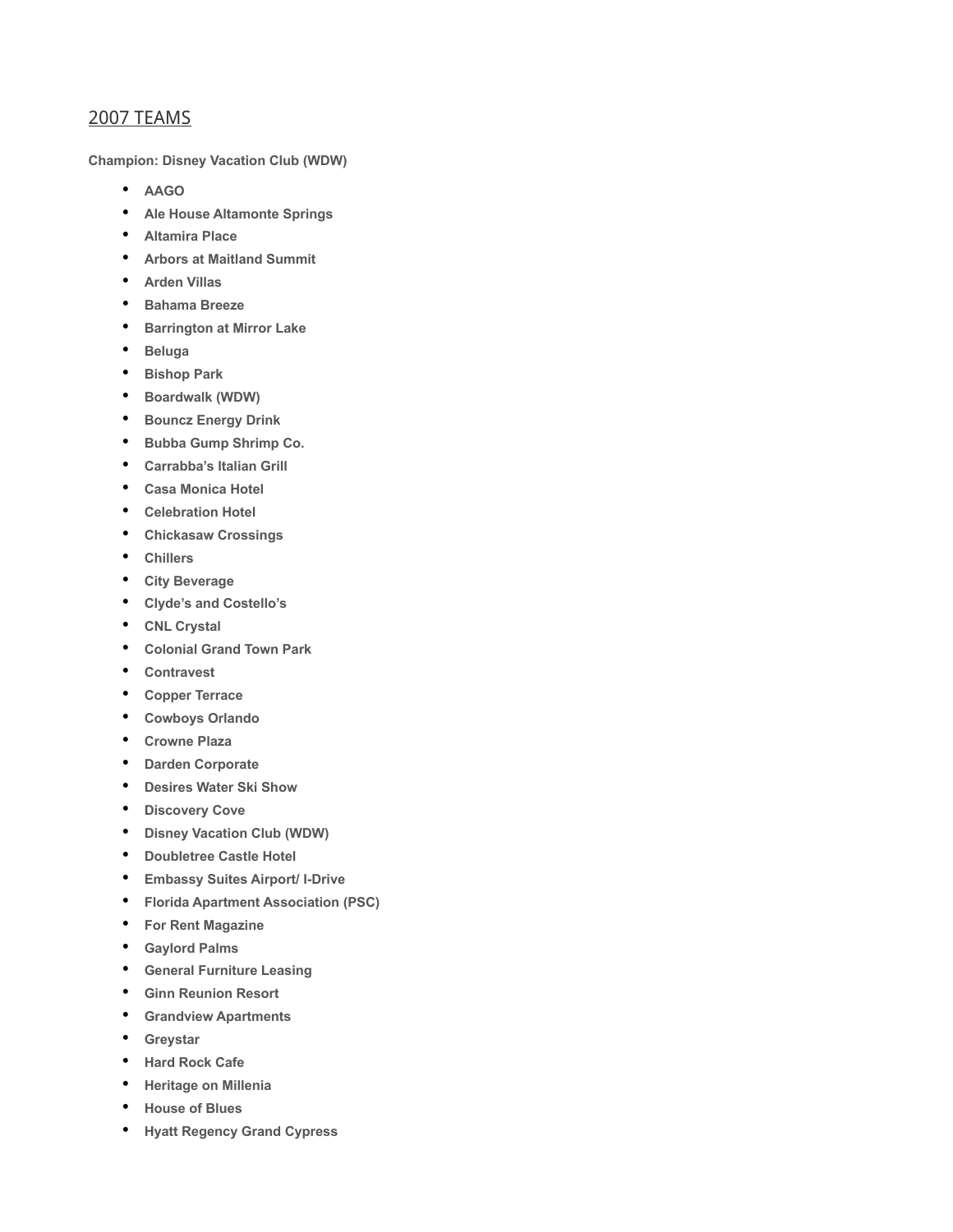- **Improv Comedy Club**
- **Knight Library**
- **La Palazza**
- **Lake Lawsona**
- **Lake View (Miami)**
- **Lake Weston**
- **Lexington Park**
- **Loews Hotels**
- **Mako's**
- **Margaritaville**
- **Marriott Lake Mary/ Orlando**
- **MGM Studios (WDW)**
- **Mission Bay**
- **Moonfish**
- **National Personal Training Institute**
- **Nothbridge**
- **Olive Garden**
- **Outback Steakhouse**
- **Palm Key**
- **Pine Harbour**
- **Pizzeria Uno**
- **Red Lobster**
- **Reedy Creek (WDW)**
- **Regatta Shores**
- **River Oaks**
- **Rosen Hotels and Resorts**
- **Roxy**
- **Ruth's Chris Steakhouse**
- **Scoreboard Grille**
- **SeaWorld Orlando**
- **Seasons 52**
- **Shadow Creek**
- **Shells Seafood**
- **Sheraton Studio City Hotel**
- **Silver Cove**
- **Sink, Inc**
- **Smokey Bones**
- **Springs Colony**
- **Stratford Point**
- **Swan and Dolphin Resort (WDW)**
- **Tabu**
- **TGI Fridays at I-Drive**
- **TGI Fridays at Millenia**
- **Tijuana Flats**
- **Tommy Bahama**
- **Universal Studios**